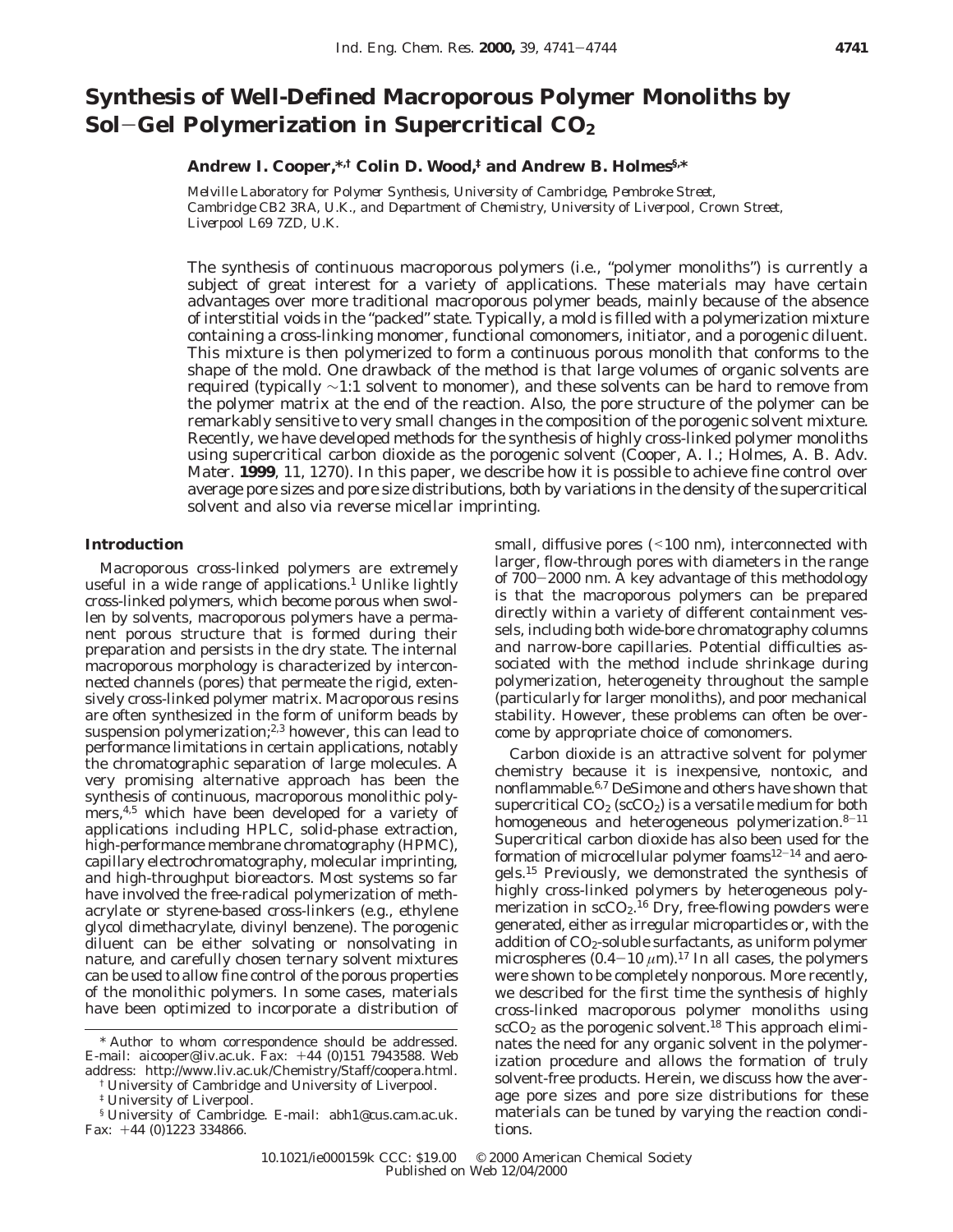#### **Experimental Section**

The polymerization reactions were carried out in stainless steel reactors (either 10 or 40 cm3 in volume) equipped with sapphire view windows, as described previously.18 The reactor was cooled to approximately 35 °C after polymerization before the  $CO<sub>2</sub>$  was vented. The polymers were removed from the reactor as dry, white, continuous monoliths. (**Safety Note:** These reactions form porous materials that fill almost the entire volume of the reaction vessel. To minimize any risk that residual  $CO<sub>2</sub>$  could be trapped within the polymer matrix, the system was typically allowed to stand overnight after venting *before* the reactor was opened.) For porosity/surface area analysis, the monoliths were crushed and sieved to a particle size of greater than 2 mm, to eliminate any contribution from fine powder. Porosity and surface area were measured by a combination of mercury intrusion porosimetry and nitrogen adsorption/desorption (BET method).18

# **Results and Discussion.**

Figure 1 shows a series of electron micrographs for a fractured polymer monolith, synthesized using  $\vert$  scCO<sub>2</sub> as the porogen. The material was formed by the freeradical polymerization of trimethylolpropane trimethacrylate (TRIM) (see caption for reaction conditions). The polymer is highly porous, as can be seen in the lower micrograph. Initially, a clear, homogeneous solution of  $CO<sub>2</sub>$ , TRIM, and initiator (AIBN) was formed at room temperature. The mixture was then heated to 50 °C, whereupon polymerization was initiated. After approximately 20-30 min, the solution became translucent (i.e., gelation of the  $CO<sub>2</sub>/monomer$  mixture occurred). After 2 h, the mixture appeared white and opaque, indicating phase separation. The  $CO<sub>2</sub>$  was vented, and the polymer was removed as a dry, white, cylindrical monolith that conformed precisely to the shape of the reactor (Figure 2). The pressure could be vented quite rapidly (over a period of a few minutes), and no cracking of the materials was observed during depressurization. However, the mechanical stability of the monoliths was generally quite low, and brittle materials were formed that were easily fractured. One method for addressing this problem would be to incorporate a monofunctional monomer (e.g., MMA), which would be expected to improve the mechanical stability. Alternatively, in real applications (e.g., polymerization within a silica capillary), one might vinylize the capillary walls, thus providing an anchoring point that would minimize polymer shrinkage and also increase mechanical stability.19

Our process differs from the method described by Beckman12,13 in that the TRIM-based polymer is much more rigid and highly cross-linked. As a consequence, pore growth via gas expansion was not a viable mechanism, and the pore structure of these materials was not microcellular, but rather consisted of a series of interconnected channels between fused particles. In this sense, our method is more similar to the sol-gel route described by Shea, although our materials have very different pore sizes and chemical structures.<sup>15</sup> It was found that monomer concentration had a very strong influence on the porous properties of monoliths formed via this route.18 For example, the monolith shown in Figure 1 was prepared from a  $60:40$  v/v TRIM/CO<sub>2</sub> mixture and had a median pore diameter of 20 nm and



**Figure 1.** SEM images showing a fractured porous monolith at increasing magnification. Surface area  $= 328 \text{ m}^2/\text{g}$ . Median pore  $diameter = 20$  nm. (Samples were sputter-coated with 2 nm of gold before analysis.) Scale bar =  $100 \mu m$  (top), 50  $\mu m$  (middle), and 2  $\mu$ m (bottom). Reaction conditions: TRIM (60% v/v), CO<sub>2</sub> (40%) v/v, 310 bar), AIBN (2% w/v based on TRIM), 50 °C, 12 h.



**Figure 2.** Photograph showing cross-linked polymer monolith prepared in  $\sec O_2 (60\% \text{ v/v})$ . Approximate dimensions: diameter  $= 19$  mm, length  $= 40$  mm.

a surface area of 328 m<sup>2</sup>/g. By contrast, a similar monolith prepared from a 40:60 v/v TRIM/CO<sub>2</sub> mixture was found to have a median pore diameter of 7880 nm and a surface area of just  $5.\overline{2}$  m<sup>2</sup>/g. In general, higher monomer concentrations led to smaller average pore sizes and larger surface areas. Below a threshold monomer concentration of between 30 and 35% v/v,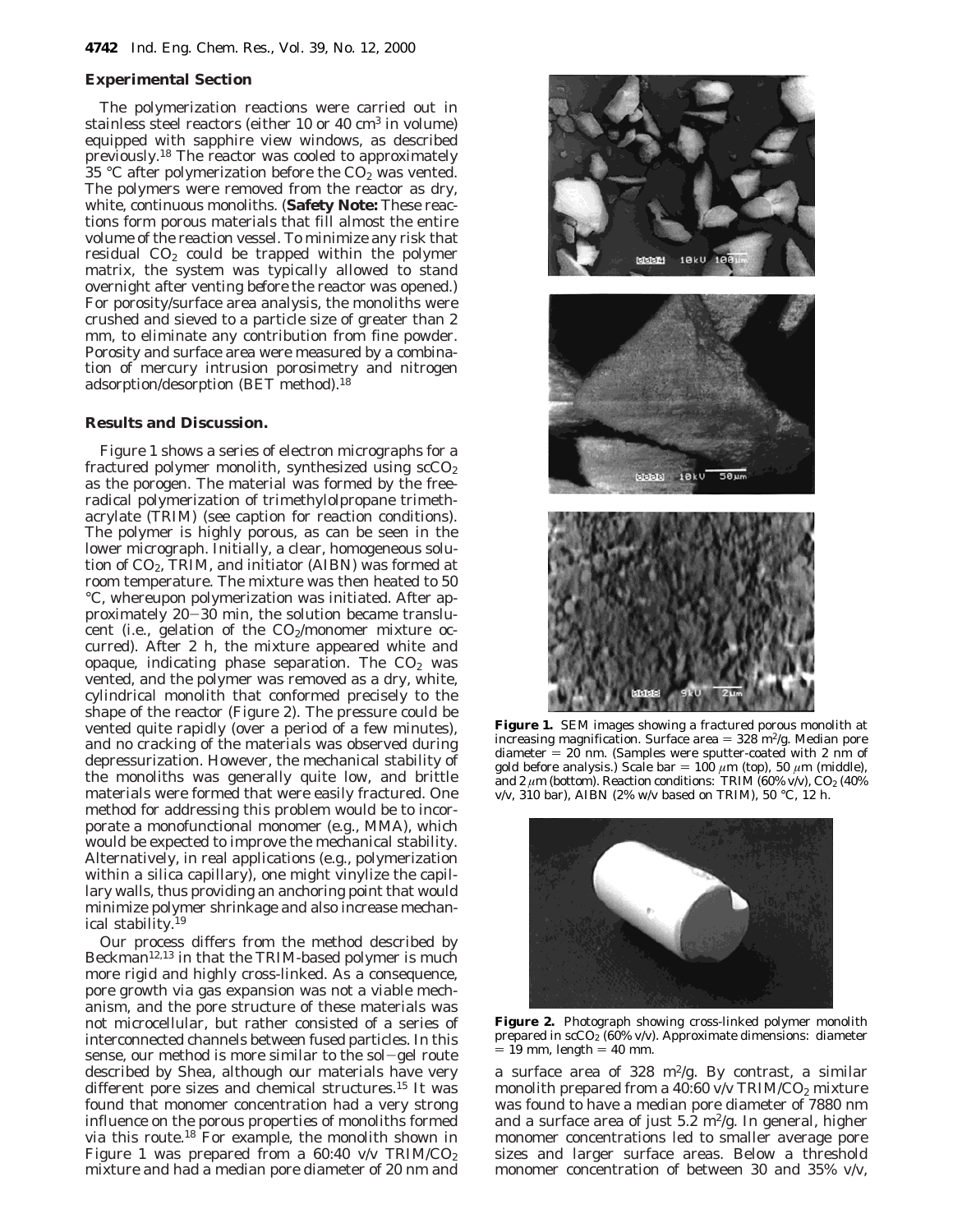

**Figure 3.** Pore size distributions (as measured by Hg intrusion porosimetry) for polymer monoliths synthesized at two different  $CO_2$  pressures. (a)  $P(CO_2) = 155$  bar; (b)  $P(CO_2) = 310$  bar. Reaction conditions: TRIM (50% v/v), CO2 (50% v/v), AIBN (2% w/v based on TRIM), 50 °C, 12 h.

monolithic products were *not* formed, and polymers were isolated as free-flowing microgel powders.<sup>17</sup> Variations in monomer concentration led to the formation of materials with average pore sizes and surface areas that spanned a very broad range (i.e., 10-8000 nm and  $5-350$  m<sup>2</sup>/g). One of our aims was to identify methods whereby these properties could be "fine-tuned" for particular applications. First, our results indicate that it is possible to influence pore size distributions by varying the  $CO<sub>2</sub>$  pressure (and hence the  $CO<sub>2</sub>$  density). Figure 3 shows pore size distributions for porous monoliths synthesized at two different pressures [(a) 155 bar, (b) 310 bar]. All other reaction variables were exactly equivalent in the two experiments. It is important to note that the relative *volumes* of  $CO<sub>2</sub>$  and monomer are the same in both experiments (because the volume of the high-pressure cell is constant). It is the *density* of the  $CO<sub>2</sub>$  phase (and hence the solvent properties) that varies. It is clear that the monolith synthesized at the higher pressure (Figure 3b) has significantly smaller pores (100 vs 185 nm) and a correspondingly larger surface area (269 vs 89 m<sup>2</sup>/g). This is analogous to varying pore size by changing the porogenic solvent composition, and our early results are in accordance with previous studies in which an increase in the porogenic solvent strength led to smaller average pore diameters and larger surface areas.<sup>20,21</sup> We are currently evaluating a similar method for control over pore size in the synthesis of macroporous polymer beads via oil-in-water suspension polymerization.<sup>22</sup>

Another method for the control of pore size distributions in cross-linked polymers is "reverse micellar imprinting", as described by Zhu et al.<sup>23,24</sup> We have shown that this can be achieved in  $\sec O_2$  by polymerizing TRIM in the presence of an aqueous microemulsion, which acts as a template for pore formation. When TRIM was polymerized at 50% v/v in  $\text{scCO}_2$ , the pore size distribution was narrow and unimodal, peaking at around 100 nm (Figure 4a). When the experiment was repeated in the presence of a water-in- $CO<sub>2</sub>$  microemulsion stabilized by sodium bis(2-ethylhexyl) sulfo-



**Figure 4.** Pore size distributions illustrating the effect of reverse micellar imprinting using  $\sec O_2$  as the porogenic solvent. Reaction conditions: (a) TRIM (50% v/v),  $CO_2$  (50% v/v); (b) TRIM (50% v/v),  $CO_2$  (37.5% v/v), H<sub>2</sub>O (12.5% v/v), AOT (4% w/v based on H<sub>2</sub>O); (a) and (b) AIBN (2% w/v based on TRIM), 50 °C, 12 h.

succinate (AOT), the pore size distribution was significantly broader and shifted to include a wide range of pores with much smaller diameters (median pore diameter  $= 25$  nm, Figure 4b). Before polymer phase separation, a clear, transparent aqueous microemulsion was observed in the reaction vessel. Previous studies have shown that it is very difficult to form stable aqueous microemulsions in *pure* scCO<sub>2</sub> by using conventional surfactants, and highly fluorinated stabilizers have usually been required.<sup>25</sup> The stability of the microemulsions in our experiments was presumably a result of the high concentration  $(40-60\% \text{ v/v})$  of monomer in the  $CO<sub>2</sub>$  phase.

#### **Conclusions**

We conclude that it is possible to synthesize welldefined, highly porous cross-linked monoliths using  $scCO<sub>2</sub>$  as a nonsolvating porogenic diluent. We have demonstrated the synthesis of polymers with narrow, unimodal pore size distributions, without the use of complex ternary solvent mixtures. The separation of solvent from polymer is very simple, and no solvent residues are left in the polymer after depressurization. This may be useful, for example, in the formation of molded macroporous polymers within narrow-bore capillaries, where the removal of the porogenic solvent can be difficult. Preliminary results show that it is possible to fine-tune the pore size distribution with pressure or by reverse micellar imprinting. We believe that our methods can be applied to the synthesis of a wide range of porous materials, and that the approach may be particularly valuable for the preparation of specialized cross-linked porous materials for applications that involve subsequent reexposure to supercritical fluid solvents.

## **Acknowledgment**

We gratefully acknowledge the EPSRC, the Ramsay Memorial Trust, and the Royal Society (University